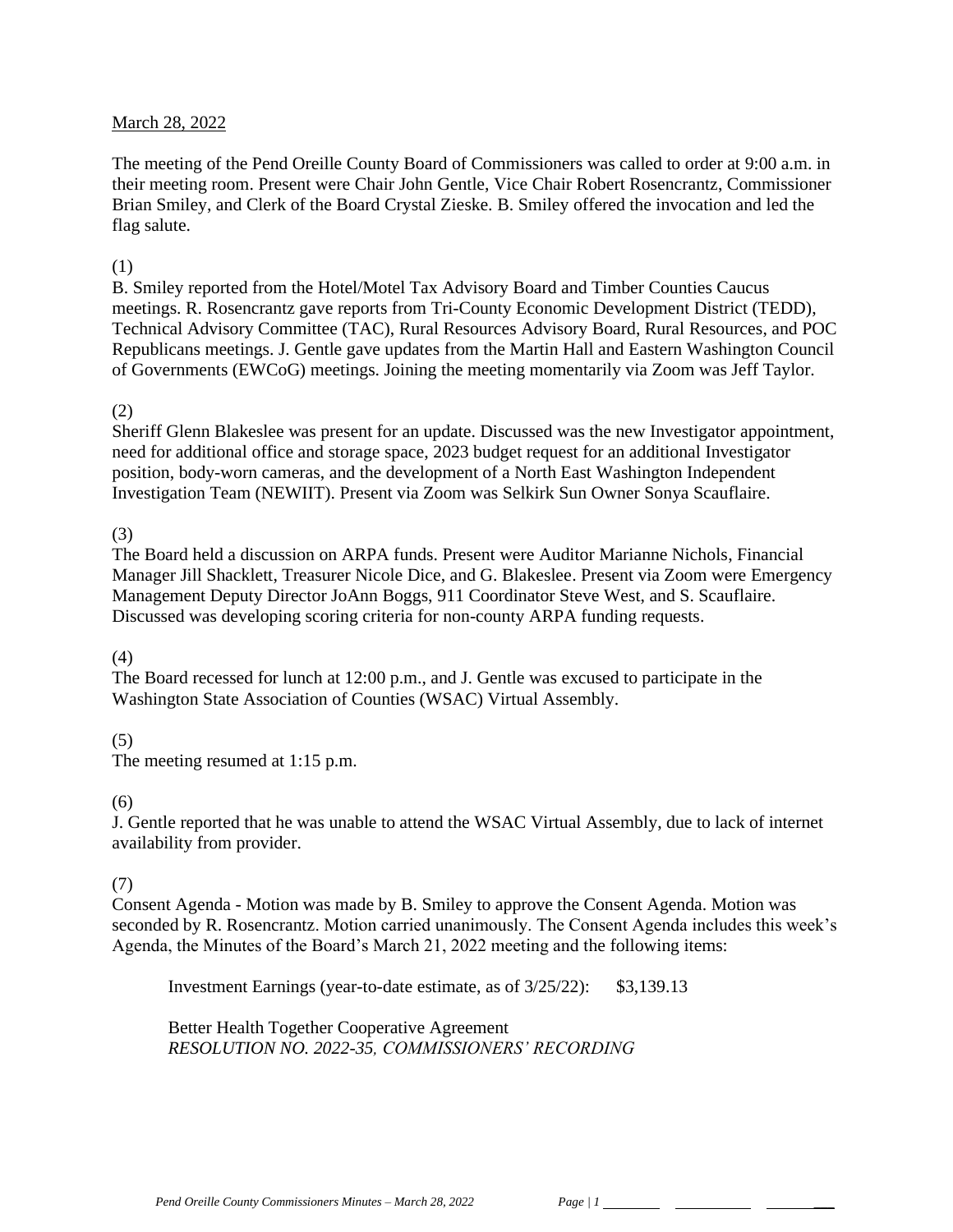Resolution Regarding Approval Of The 2022 Sweet Creek County Park And Goat Launch Wildlife Viewing Station Delivered Log Sale Contractor-RK Machine *RESOLUTION NO. 2022-36, COMMISSIONERS' RECORDING* 

 Resolution Regarding Approval Of The 2022 Sweet Creek County Park And Goat Launch Wildlife Viewing Station Delivered Log Sale Purchaser-Idaho Forest Group *RESOLUTION NO. 2022-37, COMMISSIONERS' RECORDING* 

Resolution Regarding Approval Of The 2022 Sweet Creek County Park And Goat Launch Wildlife Viewing Station Delivered Log Sale Purchaser-Vaagen Brothers *RESOLUTION NO. 2022-38, COMMISSIONERS' RECORDING* 

Amerigroup Washington, Inc. Provider Agreement *RESOLUTION NO. 2022-39, COMMISSIONERS' RECORDING* 

Pluralsight Agreement-ITS Training *AGREEMENT NO. 2022-19, COMMISSIONERS' RECORDING*

### (8)

The Board held a 2022 goals review. Present via Zoom was Pend Oreille Valley Railroad Manager Kelly Driver. Norm Smith joined the meeting in progress via Zoom.

### (9)

Human Resources Manager Terra Sirevog was present for an update. Present via Zoom for a portion of the update was K. Driver. Discussed were veterans preference and telecommuting.

#### (10)

The Board met in executive session to review the performance of a public employee pursuant to RCW 42.30.110(1)(g) for 25 minutes, from 2:35 p.m. to 3:00 p.m.

## (11)

Prosecuting Attorney Dolly Hunt was present via Zoom for a legal update. Topics included OPMA, potential Fair Association MOU, opioid interlocal agreement, veterans preference, and staff training.

## (12)

The Board met in executive session to review the performance of a public employee pursuant to RCW 42.30.110(1)(g) for 30 minutes, from 3:32 p.m. to 4:02 p.m. Present was C. Zieske.

## (13)

Public Comment –Daniel Erbling and N. Smith were present but didn't provide comment.

## (14)

Motion was made by R. Rosencrantz to approve the use of American Rescue Plan Act funds to fully fund the Sheriff's Department Body Worn Camera project for POC Deputies, which includes 16 cameras and an evidence management software package at a cost of \$57,224.00, not including taxes, for a five-year contract. Motion was seconded by B. Smiley. Motion carried unanimously.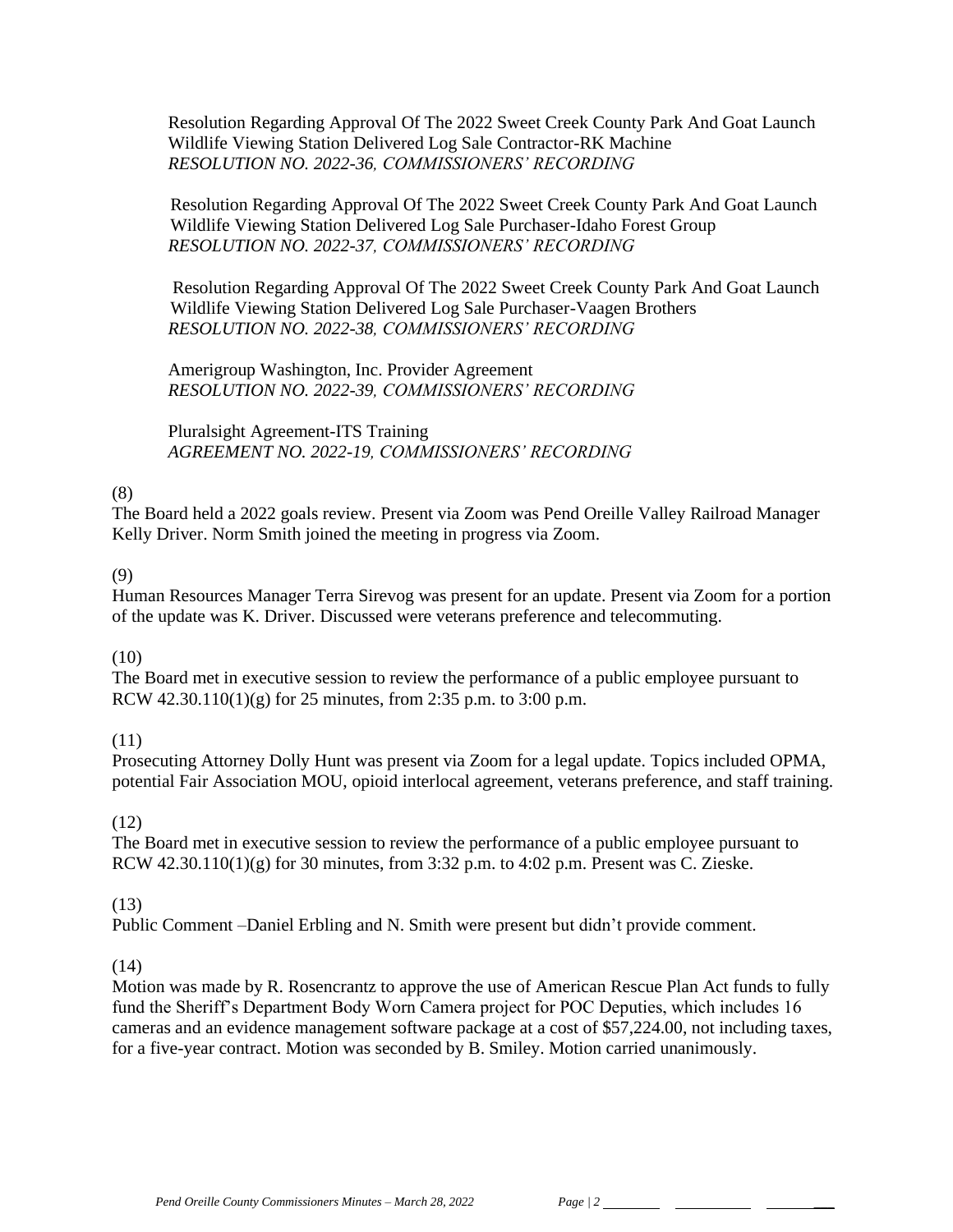$(15)$ 

Motion was made by B. Smiley to adopt the Ordinance Amending Ordinance No. 2021-02 And Correcting The Scrivener's Errors To The Legal Descriptions Of The Updated Boundaries Of The Commissioner Districts Of Pend Oreille County, Washington As Required By Law. Motion was seconded by R. Rosencrantz. Motion carried unanimously.

An Ordinance Amending Ordinance No. 2021-02 And Correcting The Scrivener's Errors To The Legal Descriptions Of The Updated Boundaries Of The Commissioner Districts Of Pend Oreille County, Washington As Required By Law *ORDINANCE NO. 2022-01, COMMISSIONERS' RECORDING* 

(16)

S. Scauflaire joined the meeting in progress via Zoom.

# (17)

T. Sirevog was present to discuss the vacating Counseling Services Director position.

## (18)

Meeting continued to March 29.

## March 29, 2022

The meeting resumed at 9:00 a.m. with J. Gentle, R. Rosencrantz, B. Smiley, and C. Zieske present.

## (19)

Joining via Zoom was Solid Waste Coordinator Amanda Griesemer. Motion was made by R. Rosencrantz to accept the resignation of Annabelle Payne, effective April 15, 2022, as Director of Counseling Services and sign the Payroll Change Notice dated March 28, 2022. Motion was seconded by B. Smiley. Motion carried unanimously.

Payroll Change Notice: Counseling Services-Annabelle Payne, Director, Resignation, Effective 4/15/2022

## (20)

Facilities Maintenance Supervisor Ben Eggleston and Assistant County Engineer George Luft were present for a Public Works update. Also in attendance were Forester Ryder Bricker and J. Shacklett, and via Zoom was A. Griesemer.

Motion was made by B. Smiley to set the Solid Waste rate increase public hearing for April 26, 2022 at 10:30 a.m. Motion was seconded by R. Rosencrantz. Motion carried unanimously.

B. Eggleston gave a presentation on the Hall of Justice Parking Lot project. Also discussed was the POC Fairgrounds water/sewer project. J. Shacklett and B. Eggleston left the update.

R. Bricker provided a first touch on the possibility of purchasing BLM lands in POC. S. Scauflaire and an unknown caller joined the update in progress via Zoom.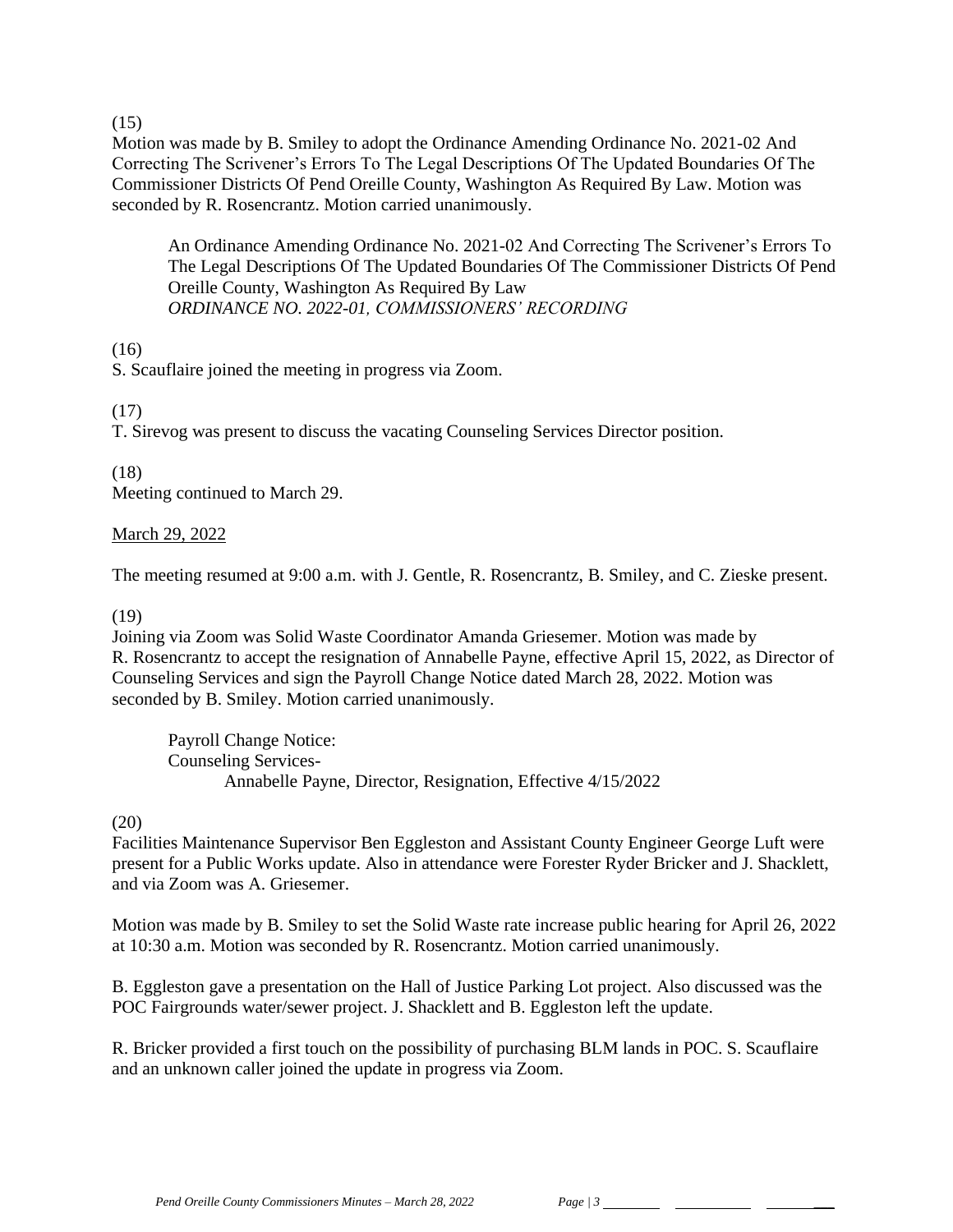### (21)

Bid Opening-2022 Pavement Preservation HMA. Present were Engineering Technician/Contracting & Procurement Agent Mike Kirkwood, G. Luft, and via Zoom were S. Scauflaire, and two unknown callers. The hearing was opened, and the notice was read. Bids were received from Poe Asphalt Paving, Inc. of Post Falls, ID for \$78.00/ton; Wood's Crushing & Hauling, Inc. of Sandpoint, ID for \$75.00/ton; Central Washington Asphalt of Moses Lake, WA for \$75.00/ton; Interstate Concrete & Asphalt Company of Colville, WA for \$68.00/ton from Rathdrum, ID, \$77.00/ton from Sandpoint, ID, and \$79.08/ton from Colville, WA; and Inland Asphalt Company of Spokane, WA for \$76.00/ton from Spokane Valley, WA, and \$78.00/ton from North Spokane, WA.

No comments were received. M. Kirkwood requested permission to review the bids for completeness and present the award recommendations next week during the Public Works update. The hearing was closed.

## (22)

Bid Opening-2022 Pavement Preservation HFE-150 Oil. Present were M. Kirkwood and G. Luft, and via Zoom were S. Scauflaire, and two unknown callers. The hearing was opened, and the notice was read. Bids were received from Idaho Asphalt Supply, Inc. of Hauser, ID for \$791.77/ton; and Ergon Asphalt & Emulsions of Spokane Valley, WA for \$788.00/ton.

No comments were received. M. Kirkwood requested that Public Works take the bids down and check for completeness and bring them back next week during the PW update for an award recommendation. The hearing was closed.

## (23)

4-H Youth Development/Master Gardeners Volunteer Coordinator Beverly Sarles was present via Zoom for an update. Also present via Zoom was S. Scauflaire. Topics included newly-hired SNAP-Ed Coordinator, afterschool programs, volunteering at 2<sup>nd</sup> Harvest food distribution, Facebook page, Master Gardeners, community garden at POC Library, 4-H archery, and utilization of conference room for PW safety training.

## (24)

J. Gentle was excused at 11:06 a.m. until 11:13 a.m.

## (25)

Bid Opening-2022 Gravel Road Stabilization Program. Present was M. Kirkwood. Present via Zoom was S. Scauflaire. The hearing was opened, and the notice was read. Bids were received from Oxford, Inc. of Moyie Springs, ID for Schedule 2 (Calcium Chloride-Dry Form) at \$553.00/ton for a total of \$11,060.00; EnviroTech Services, Inc. of Greeley, CO for Schedule 1 (Magnesium Chloride-Liquid Form) at \$157.25/ton for a total of \$31,450.00; and GMCO Corporation of Spokane, WA for Schedule 1 at \$169.24/ton for a total of \$33,848.00.

M. Kirkwood requested permission to take quotes down and review them for completeness and return for the PW update next week and present the award recommendations for Schedule 1 and Schedule 2. No comments were received. The hearing was closed.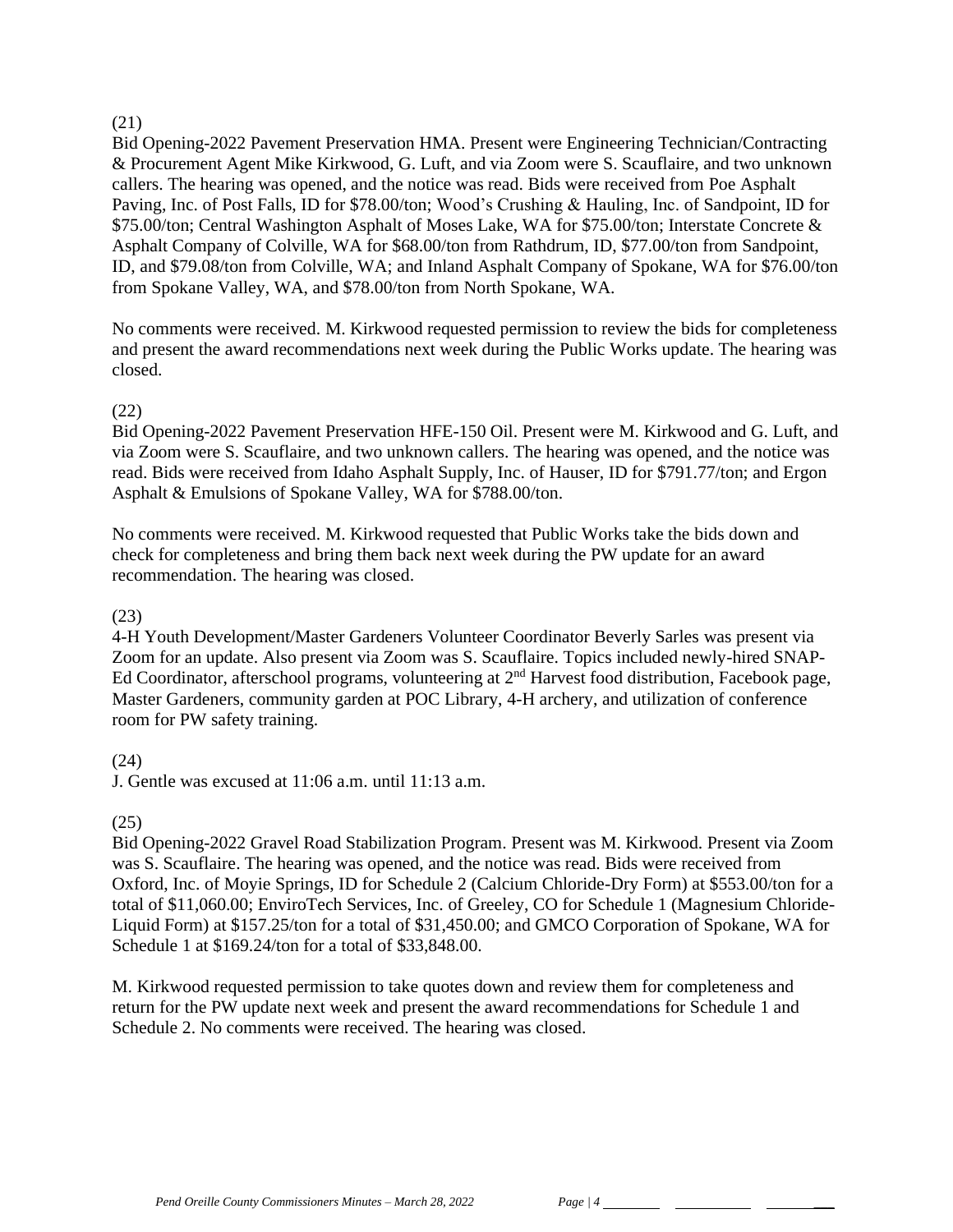### $(26)$

Motion was made by B. Smiley to approve IT's request to order computer replacements from Synchronous Technologies for \$61,633.39. Motion was seconded by R. Rosencrantz. Motion carried unanimously.

## (27)

The Board recessed for lunch at 12:03 p.m.

# (28)

The meeting resumed at 1:30 p.m., as the Board conducted a site visit of River's Edge Estates Community Access.

(29)

R. Rosencrantz was excused at 2:54 p.m.

## (30)

Correspondence Received:

- 3.11 EWCoG-3.25.2022 Agenda & 1.28.2022 Minutes
- 3.12 DNR/K. McNamee-Notice of Final Determination "Q Grouse Power Timber Sale," App. No. 103129
- 3.13 A. Payne-Letter of Resignation
- 3.14 A. Morningstar-Letter of Interest & Informational Statement for Library Board
- 3.15 Martin Hall-2021 Annual Report

## (31)

As of this date, the Board approved vouchers for payment as listed and made available by the Auditor's Office. The following vouchers/warrants/electronic payments are approved for payment:

|                                     | Salary and Claim |
|-------------------------------------|------------------|
| <b>Current Expense</b>              | \$305,803.87     |
| <b>Counseling Services</b>          | 76,790.29<br>\$  |
| Crime Victims Compensation          | \$<br>322.79     |
| Fair                                | \$<br>255.88     |
| Park                                | \$<br>4,427.26   |
| Road                                | \$<br>87,495.69  |
| <b>Timber Sales</b>                 | \$<br>4,498.16   |
| <b>Emergency 911 Communications</b> | \$<br>29,656.67  |
| <b>Public Facilities</b>            | \$<br>3,604.63   |
| Mental Health Tax                   | \$<br>1,072.23   |
| <b>Capital Projects</b>             | \$<br>147.15     |
| Solid Waste                         | \$<br>21,226.82  |
| <b>Risk Management</b>              | \$<br>1,162.24   |
| Equipment R&R                       | \$<br>38,713.45  |
| <b>IT Services</b>                  | 23,474.88        |
| <b>TOTAL</b>                        | \$598,652.01     |
|                                     |                  |

Checks 202276 through 202303 totaling \$89,598.29 and Electronic Funds Transfers 39570 through 39578 totaling \$192,245.80, and Checks 202273 through 202275 totaling \$4,693.19, and Electronic